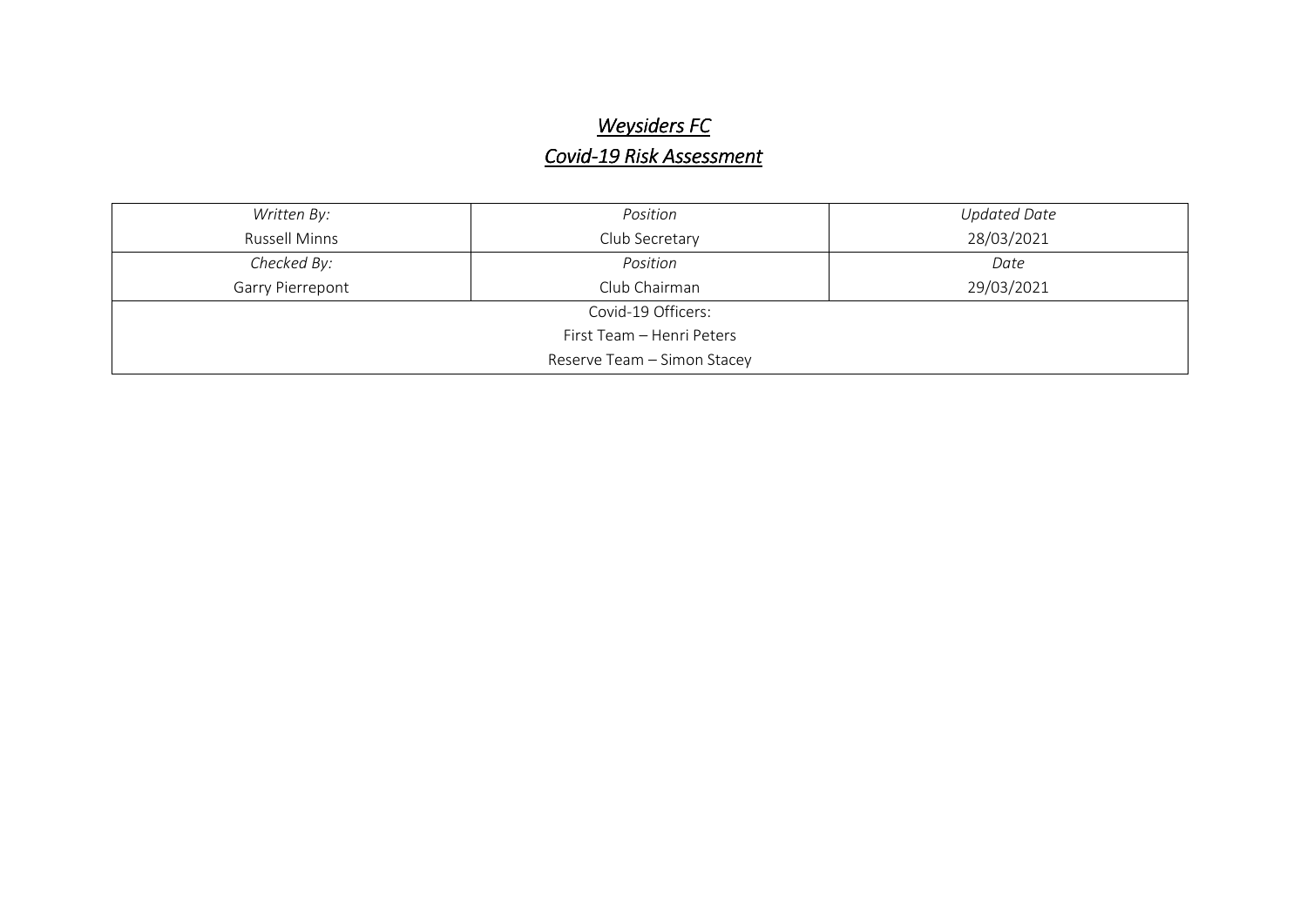| Identify the hazard or | <b>Affected Persons</b> | <b>Risk without</b> | What measures and actions are in place to        | Risk rating with  | <b>Actions</b>                          |
|------------------------|-------------------------|---------------------|--------------------------------------------------|-------------------|-----------------------------------------|
| risk during activities |                         | mitigation          | mitigate risk?                                   | mitigation        |                                         |
| covered by the scope   |                         | measures in         |                                                  | measures in place |                                         |
| of this assessment     |                         | place               |                                                  |                   |                                         |
| Spread of COVID-19     | Players, Coaches,       | High                | The club shall communicate the FA guidance       | Low               | All participants are required to        |
| (Coronavirus) during   | Spectators (when        |                     | and rules alongside its risk assessments and     |                   | acknowledge that they have read FA      |
| an activity.           | government              |                     | plans to all club members and coaches.           |                   | and Government rules and                |
|                        | guidance allows),       |                     |                                                  |                   | guidelines, as well as this risk        |
|                        | Committee               |                     | The club shall communicate all adopted safety    |                   | assessment.                             |
|                        | Members,                |                     | measures via the Weysiders website               |                   |                                         |
|                        | Referees, General       |                     | (www.weysidersfc.co.uk) e- mail                  |                   | Participants must agree to adhere to    |
|                        | Public                  |                     | communication and WhatsApp. In the event of      |                   | the FA and Government rules and         |
|                        |                         |                     | the safety measures changing or being            |                   | guidelines at all times as well as this |
|                        |                         |                     | updated, the club shall adopt the latest UK      |                   | risk assessment.                        |
|                        |                         |                     | Government guidance.                             |                   |                                         |
|                        |                         |                     |                                                  |                   | In the event that a coach/session       |
|                        |                         |                     | Weysiders FC Committee shall brief players the   |                   | organiser does not feel that a          |
|                        |                         |                     | requirements, guidelines and rules.              |                   | session can be carried out in           |
|                        |                         |                     |                                                  |                   | compliance with FA and Government       |
|                        |                         |                     | The club will keep records of every training     |                   | rules and guidelines or the risk        |
|                        |                         |                     | session and/or match including the date, time    |                   | assessment, then they should stop       |
|                        |                         |                     | and location as well a list of attendees, should |                   | the session or match.                   |
|                        |                         |                     | the need arise for this information to be used   |                   |                                         |
|                        |                         |                     | for the purpose of contact tracing (NHS Test     |                   | Coaches/session organiser shall         |
|                        |                         |                     | and Trace) or use the NHS Test and Trace App.    |                   | remove any participant who does         |
|                        |                         |                     |                                                  |                   | not adhere to the FA and                |
|                        |                         |                     | The club data privacy notice updated to          |                   | Government rules and guidelines of      |
|                        |                         |                     | incorporate the sharing of data with NHS Test    |                   | the risk assessment.                    |
|                        |                         |                     | and Trace teams.                                 |                   |                                         |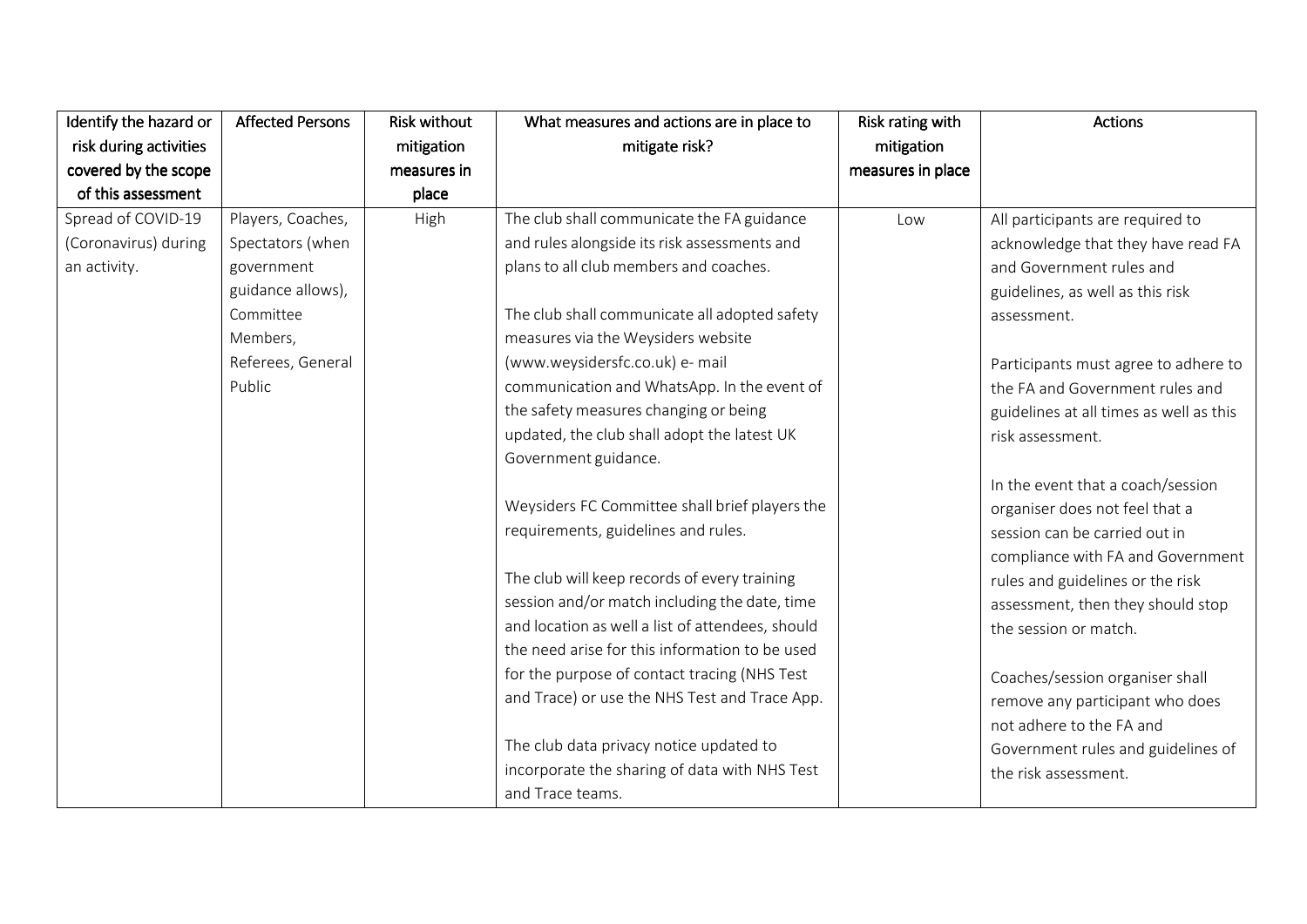| For matches, the COVID-19 Risk Assessment<br>shall be shared with the opposition team and<br>the referee beforehand. Likewise, the club<br>secretary should request the Risk | The club reserves the right to<br>suspend training for the entire club<br>or specific teams without notice on<br>the grounds of safety. |
|------------------------------------------------------------------------------------------------------------------------------------------------------------------------------|-----------------------------------------------------------------------------------------------------------------------------------------|
| Assessment(s) from opposition teams if not<br>sent, read them and make any necessary<br>adjustments that may be required.                                                    | All training sessions and matches<br>must be pre-planned with their                                                                     |
| All participants shall be aware of the COVID-19                                                                                                                              | details submitted to the club.                                                                                                          |
| Self Assessment Check in order to carry out a<br>self assessment prior to every training session                                                                             | Coaches/session organisers must<br>take immediate and necessary action                                                                  |
| and/or match.<br>Control and Authorisation of Training Sessions                                                                                                              | to reduce risk where a danger arises.                                                                                                   |
| and Matches<br>A player cannot join in with any session, be it                                                                                                               | All incidents and concerns must be<br>reported to a club official within 12                                                             |
| training or a match, without registering their<br>details with the club.                                                                                                     | hours, or earlier.                                                                                                                      |
| The permission from the land or leaseholder is                                                                                                                               |                                                                                                                                         |
| required where a training session or match will<br>take place. For home games or training, teams                                                                             |                                                                                                                                         |
| should use our registered pitches and training<br>venues. For matches scheduled at opposition                                                                                |                                                                                                                                         |
| grounds, the coach shall ensure the opposition<br>has the necessary permission to use the venue.                                                                             |                                                                                                                                         |
| All matches shall only be played against FA                                                                                                                                  |                                                                                                                                         |
| affiliated teams who have affiliated for the                                                                                                                                 |                                                                                                                                         |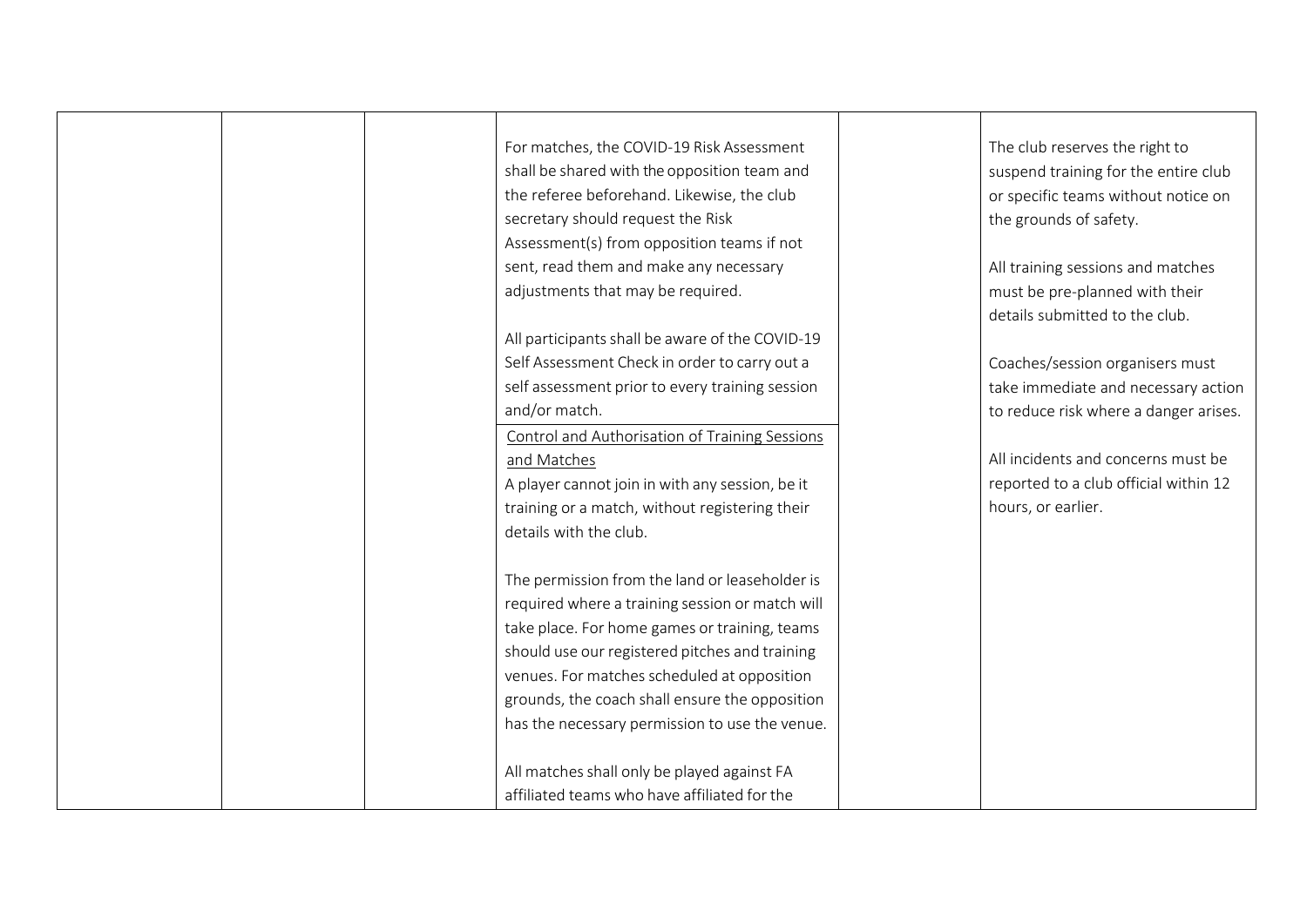| 2020-21 season who have in place suitable Club |
|------------------------------------------------|
| Liability Insurance and Personal Accident      |
| Insurance.                                     |
|                                                |
| For matches, COVID-19 Risk Assessment shall    |
| be shared with the opposition teams and the    |
| referee beforehand. Likewise, coaches should   |
| request the Risk Assessment(s) from opposition |
| teams, read them and make any necessary        |
| adjustments that may be required.              |
| Participant Safety Risk Awareness and Consent  |
|                                                |
| Participants shall read the FA and Government  |
| Guidelines and Rules to ensure they are        |
| familiar with them and able to comply.         |
| FA Guidelines:                                 |
| http://www.thefa.com/news/2020/jul/17/grass    |
| roots-guidance-for-competitive-football-       |
| restart-in-england-170720                      |
| <b>Government Guidelines:</b>                  |
| https://www.gov.uk/coronavirus                 |
|                                                |
| The club will communicate all risk             |
| assessments, rules and guidance to             |
| participants and coaches (refer to             |
| Communication of Activities and Safety         |
| Measures).                                     |
|                                                |
| Participants accept and understand the risks   |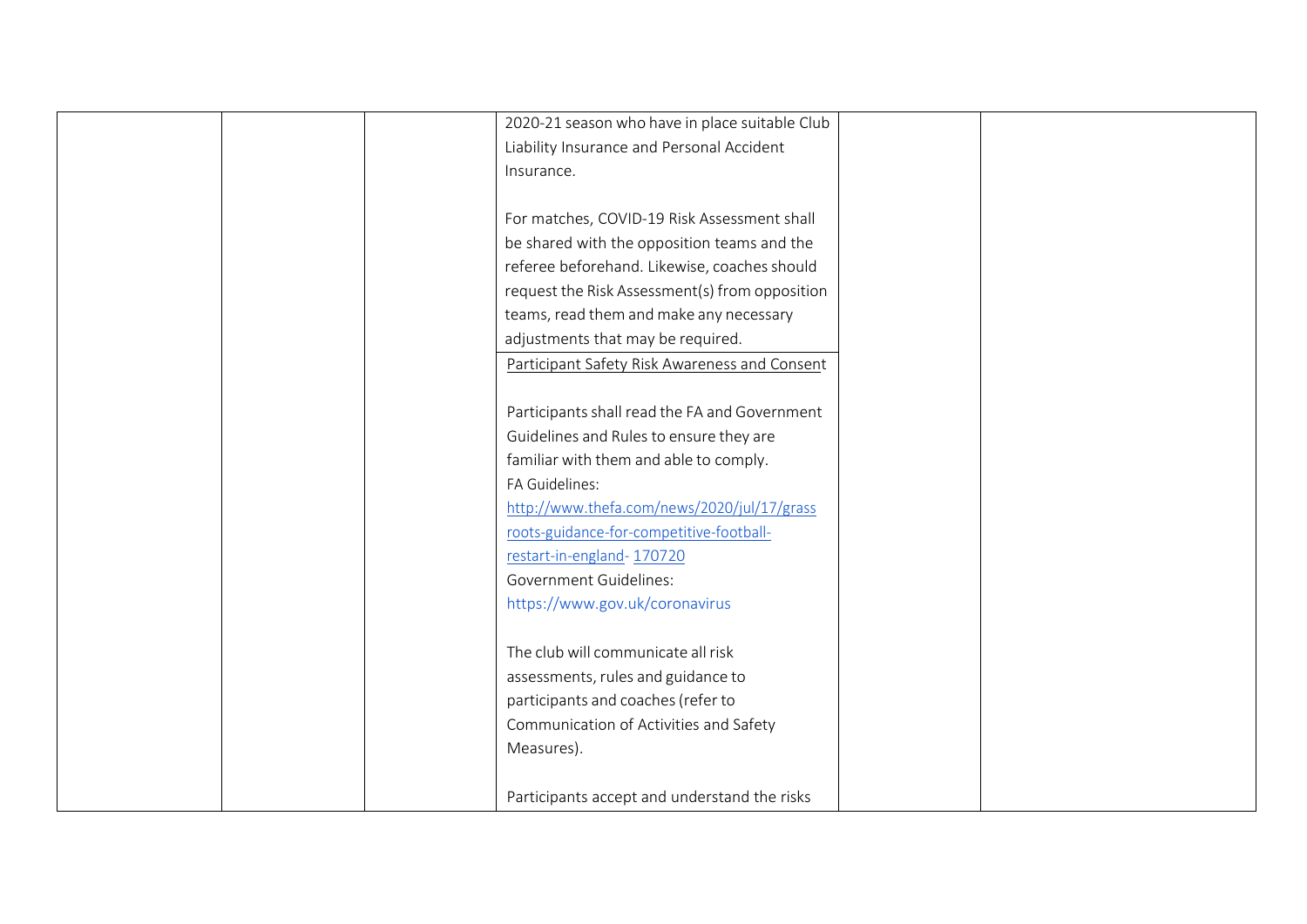|  | and challenges of the COVID-19 pandemic;       |  |
|--|------------------------------------------------|--|
|  |                                                |  |
|  | and shall implement and adopt all safety       |  |
|  | protocols required to significantly minimise   |  |
|  | the contraction or spread of the virus,        |  |
|  | however, cannot for certain ensure that the    |  |
|  | risk of contracting the virus is completely    |  |
|  | eliminated.                                    |  |
|  |                                                |  |
|  | The club shall adopt a COVID-19 Safety Officer |  |
|  | for each team who is responsible for the       |  |
|  | implementation and compliance of COVID-19      |  |
|  | safety measures.                               |  |
|  | COVID-19 Self-Assessment/Check                 |  |
|  | Prior to any training session or match,        |  |
|  | participants shall perform a COVID-19 Self-    |  |
|  | Assessment/Check. If a participant has any     |  |
|  | symptoms or fail any of the checks below then  |  |
|  | they MUST NOT attend:                          |  |
|  |                                                |  |
|  | A high temperature (above 37.8C).              |  |
|  | A new continuous cough.                        |  |
|  | Shortness of breath.                           |  |
|  | A sore throat.                                 |  |
|  | Loss of or a change of normal sense of         |  |
|  | taste and smell.                               |  |
|  | Feeling generally unwell.<br>$\bullet$         |  |
|  | Persistent tiredness.                          |  |
|  | Been in close contact/living with              |  |
|  |                                                |  |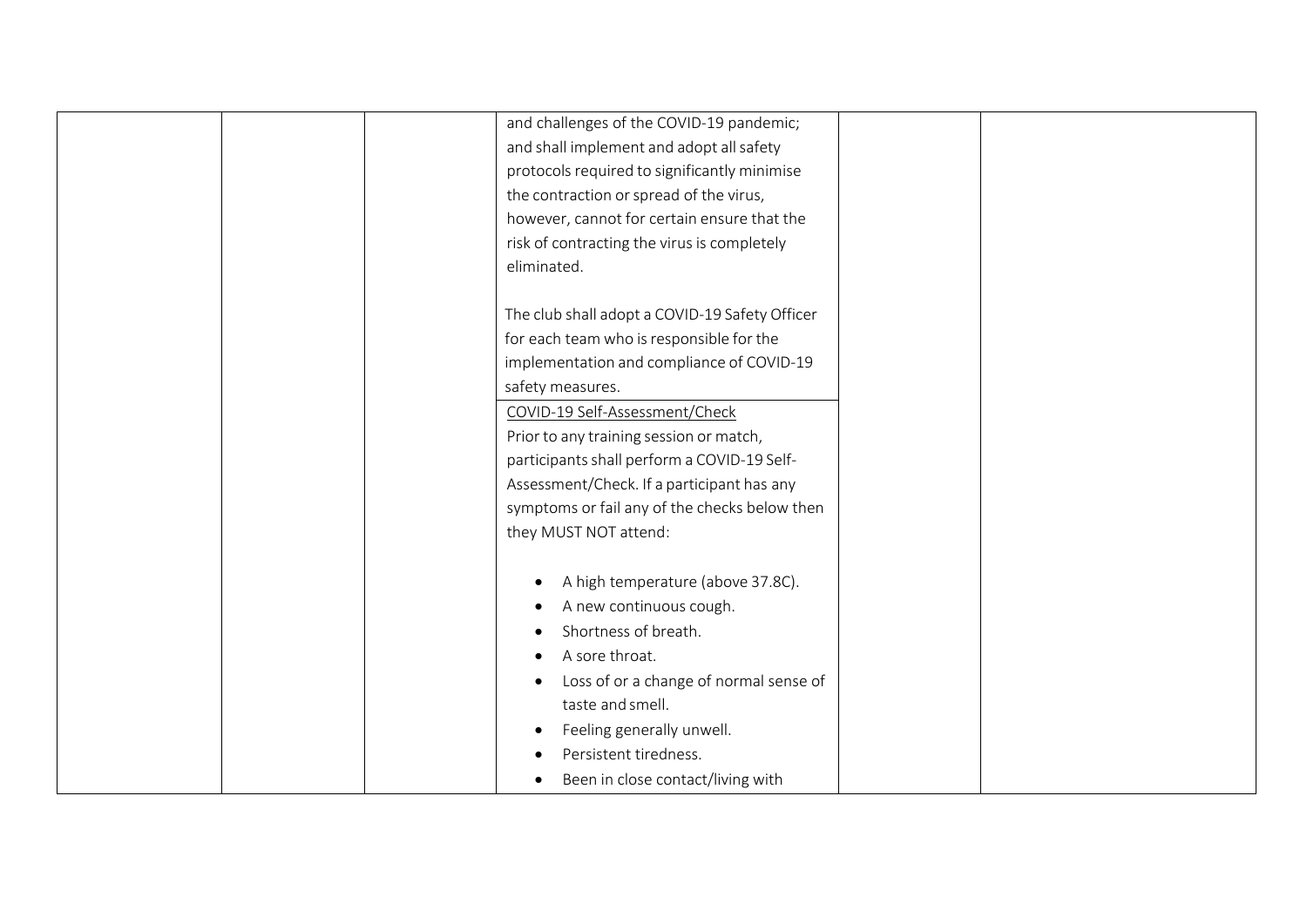| somebody who is suspected or has              |  |
|-----------------------------------------------|--|
| tested positive for COVID-19.                 |  |
|                                               |  |
| Coaches & Covid-19 Officials must remind and  |  |
| communicate to players the need to conduct a  |  |
| COVID-19 Self-Assessment/Check before every   |  |
| training session and/or match.                |  |
|                                               |  |
| <b>Training Session Planning</b>              |  |
| Coaches/session organiser must plan all       |  |
|                                               |  |
| sessions such that they can be carried to     |  |
| adhere to FA and Government rules and         |  |
| guidelines AT ALL TIMES.                      |  |
|                                               |  |
| A group shall not consist of more than 30     |  |
| people which includes all coaches.            |  |
|                                               |  |
| There should be sufficient space between      |  |
| groups/teams - crowding of multiple teams in  |  |
| one place should be avoided.                  |  |
|                                               |  |
| Coaches shall start and finish their sessions |  |
| promptly. Avoid hanging around so that you    |  |
| might encroach upon another team's session    |  |
|                                               |  |
| planned for later.                            |  |
|                                               |  |
| Coaches/session organisers shall wipe down    |  |
| any equipment after each session with PPE     |  |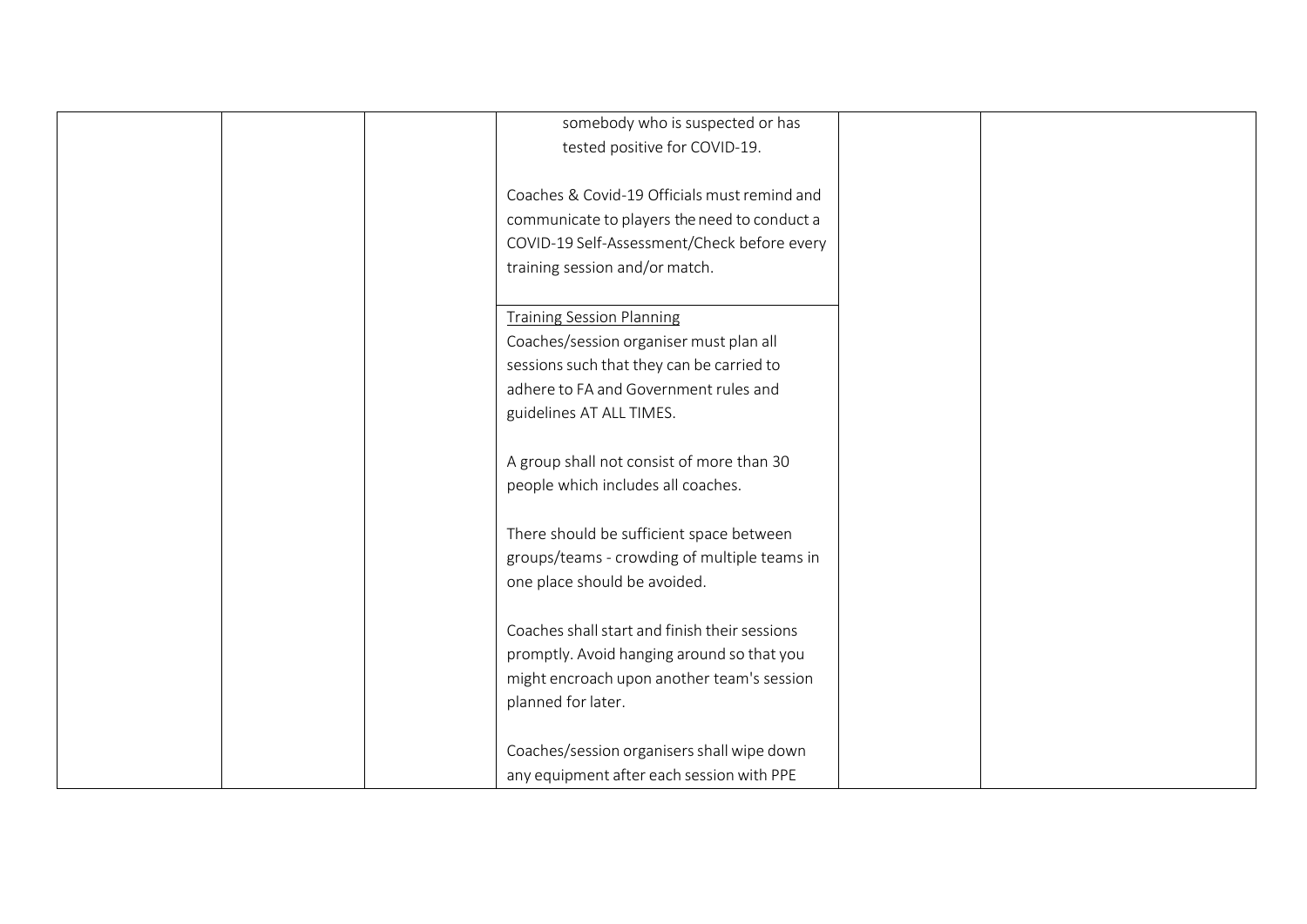|  | equipment provided by the club.                 |  |
|--|-------------------------------------------------|--|
|  |                                                 |  |
|  | Coaches/session organisers must minimise the    |  |
|  | touching of equipment when planning             |  |
|  | drills/exercises. Where a participant will be   |  |
|  | touching equipment regularly (e.g., goalkeeper  |  |
|  | focused session) then they should wear gloves   |  |
|  | and/or the coach shall regularly sanitise the   |  |
|  | equipment.                                      |  |
|  |                                                 |  |
|  | Coaches/managers should ensure that all         |  |
|  | planned exercises/drills conform to the FA      |  |
|  | rules and requirements. Warm-ups and cool-      |  |
|  | downs shall adhere to social distancing.        |  |
|  | Coaches/managers shall plan regular hygiene     |  |
|  | breaks within the session to sanitise hands and |  |
|  | equipment.                                      |  |
|  |                                                 |  |
|  | Coaches/session organisers should consider      |  |
|  | the necessary arrival protocols and             |  |
|  | communicate this with participants.             |  |
|  |                                                 |  |
|  | Minimise the amount of time players are in      |  |
|  |                                                 |  |
|  | close proximity to each other for extended      |  |
|  | periods of time (e.g., marking on corner/free   |  |
|  | kick training).                                 |  |
|  | Coaches shall ensure social distancing (2       |  |
|  | metres) is adhered to when conducting training  |  |
|  |                                                 |  |
|  | team talks - consider the use of cones/markers  |  |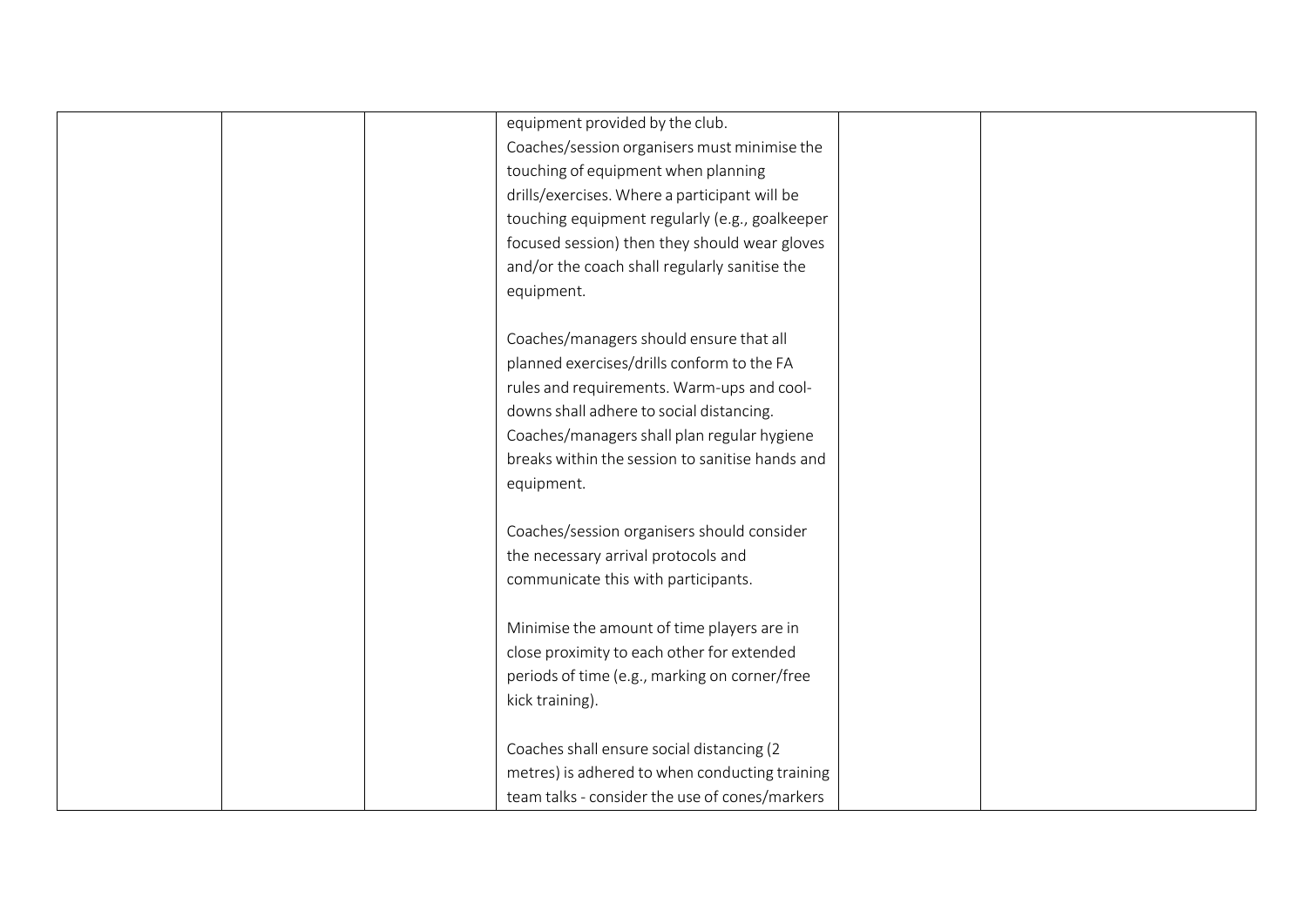|  | to enforce this.                                                                                                                                                                                                                |  |
|--|---------------------------------------------------------------------------------------------------------------------------------------------------------------------------------------------------------------------------------|--|
|  | Learn from previous sessions - apply any<br>changes necessary to improve the safety of the<br>session based on previous feedback and<br>experience.                                                                             |  |
|  |                                                                                                                                                                                                                                 |  |
|  | <b>Match Planning</b><br>Coaches must ensure all matches adhere to FA<br>and Government rules and guidelines AT ALL<br>TIMES.                                                                                                   |  |
|  | Ensure that opposition teams are correctly<br>affiliated with the FA and have suitable Club<br>Liability and Personal Accident Insurance in<br>place.                                                                           |  |
|  | Ensure that the referee is correctly<br>registered with the FA and has suitable<br>Liability Insurance. In the event of a non-<br>qualified referee being used, this must be a<br>club official who is registered with the club |  |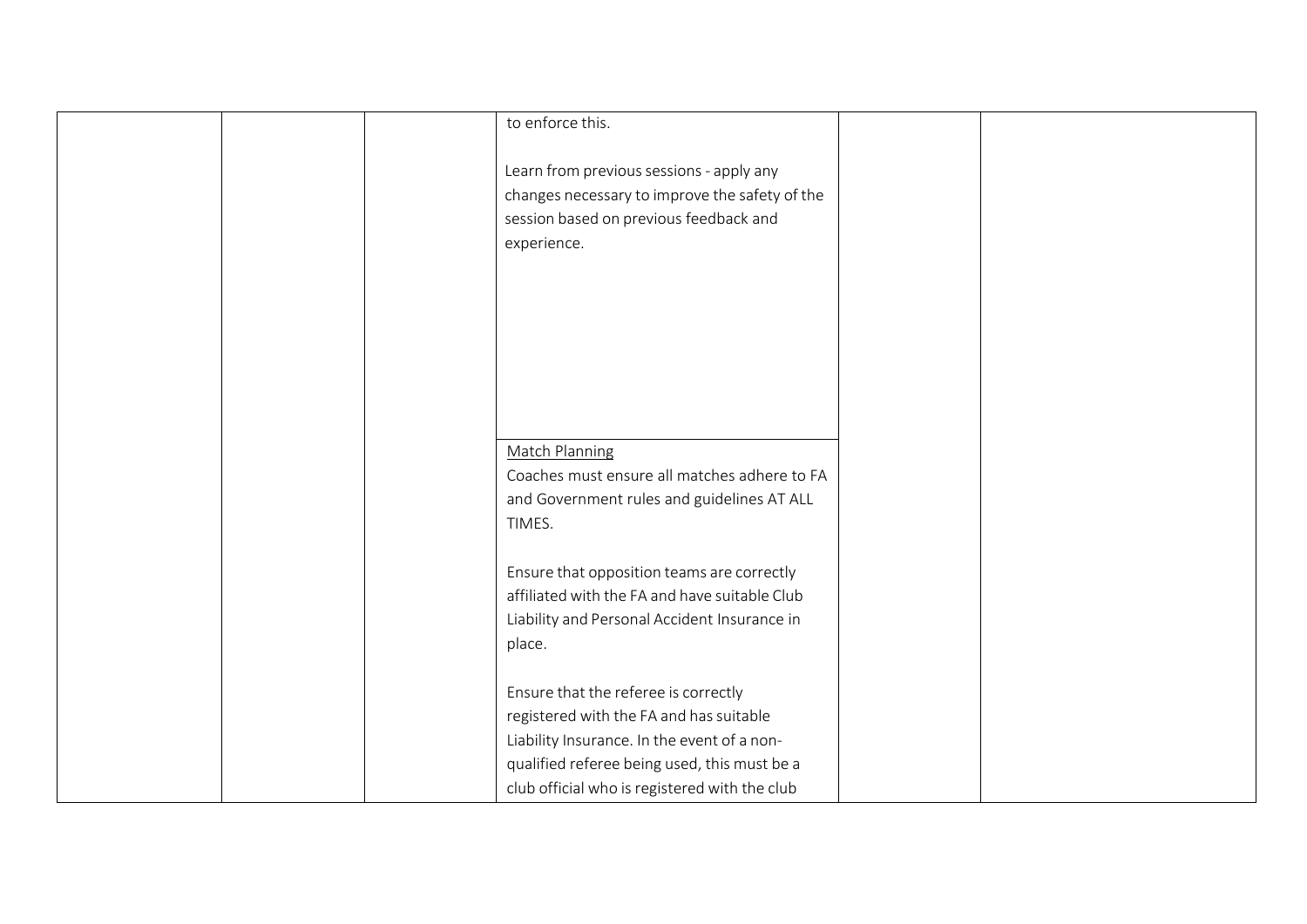|  | and thus covered by the club insurance           |
|--|--------------------------------------------------|
|  |                                                  |
|  | policies.                                        |
|  |                                                  |
|  | Coaches shall plan for arrival and departure of  |
|  | players to ensure they adhere to social          |
|  | distancing measures.                             |
|  |                                                  |
|  | Players should arrive to matches already in      |
|  | their kit - coaches should make provisions to    |
|  | enable players to take their own kit home to     |
|  | wash.                                            |
|  |                                                  |
|  |                                                  |
|  | Car sharing to travel to and from games should   |
|  | be minimised. If car sharing must occur, ensure  |
|  | suitable PPE is used and disinfect vehicle       |
|  | where necessary after use. Players are           |
|  | encouraged to walk, cycle or run to games        |
|  | where reasonably possible.                       |
|  |                                                  |
|  | Changing rooms should not be used                |
|  | (exceptions to be made in certain                |
|  | circumstances as outlined in the FA guidelines). |
|  |                                                  |
|  |                                                  |
|  | Players should shower/wash at home.              |
|  | Toilet facilities to be available (sites which   |
|  |                                                  |
|  | have them). Additional hygiene measures to       |
|  | be utilised including hand washing, use of       |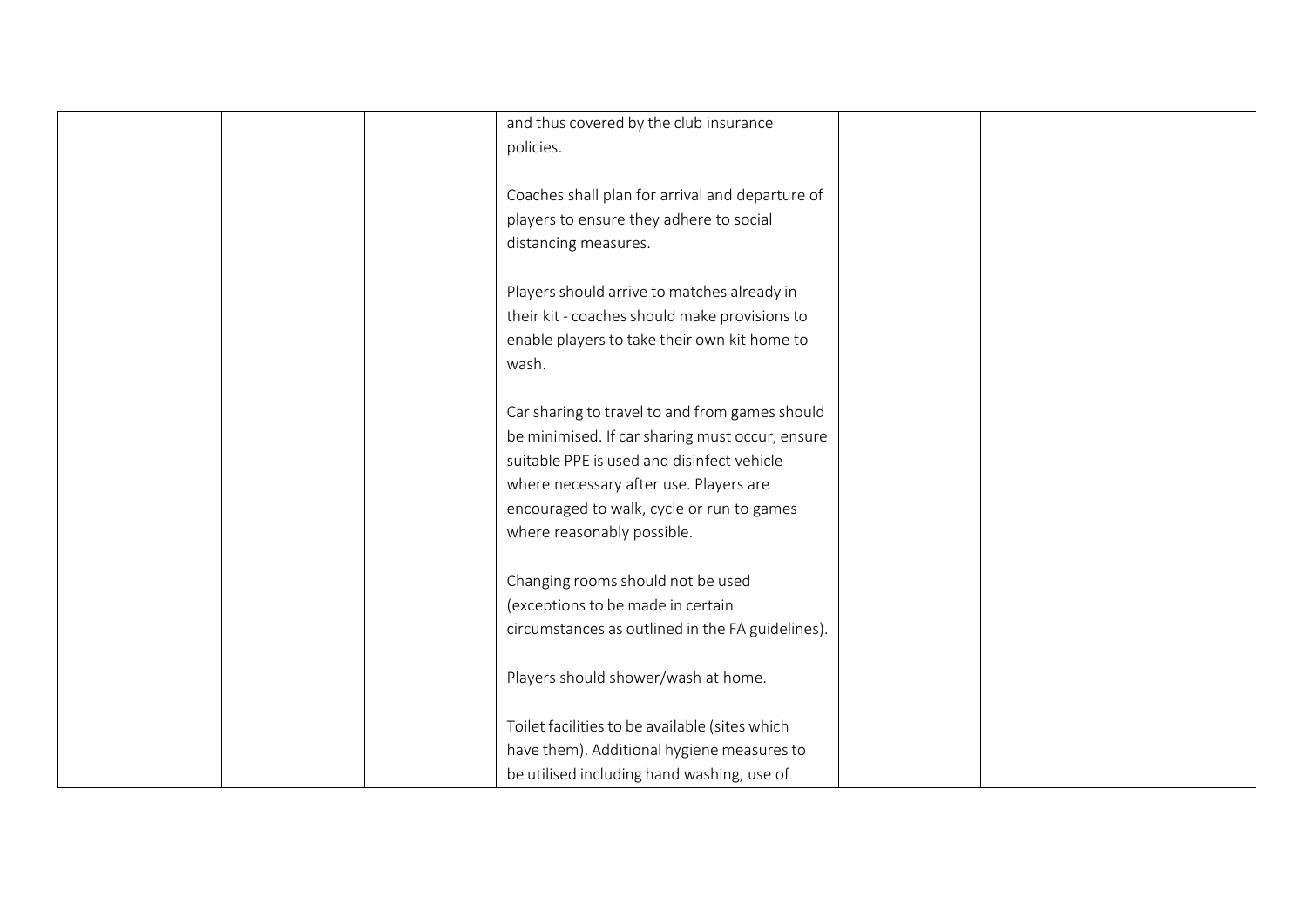|  | hand sanitiser and limits of numbers at any    |  |
|--|------------------------------------------------|--|
|  |                                                |  |
|  | one time.                                      |  |
|  |                                                |  |
|  | Warm-ups and cool-downs shall adhere to        |  |
|  | social distancing (2 metres).                  |  |
|  |                                                |  |
|  | Team talks shall adhere to social distancing - |  |
|  | cones/markers are recommended to enforce       |  |
|  | this.                                          |  |
|  |                                                |  |
|  | Substitutes, coaches and assistants shall      |  |
|  |                                                |  |
|  | ensure they adhere to social distancing on     |  |
|  | the sideline - cones/markers are               |  |
|  | recommended to enforce this.                   |  |
|  |                                                |  |
|  | No handshakes pre- or post-match.              |  |
|  |                                                |  |
|  | Players must sanitise hands immediately prior  |  |
|  | to commencing a match and after too.           |  |
|  |                                                |  |
|  | Pitch Layout                                   |  |
|  | All our pitches are on public open spaces      |  |
|  | therefore precaution and suitable action shall |  |
|  | be taken to isolate and restrict contact       |  |
|  | between players, coaches and club officials    |  |
|  | during a game from the general public.         |  |
|  |                                                |  |
|  |                                                |  |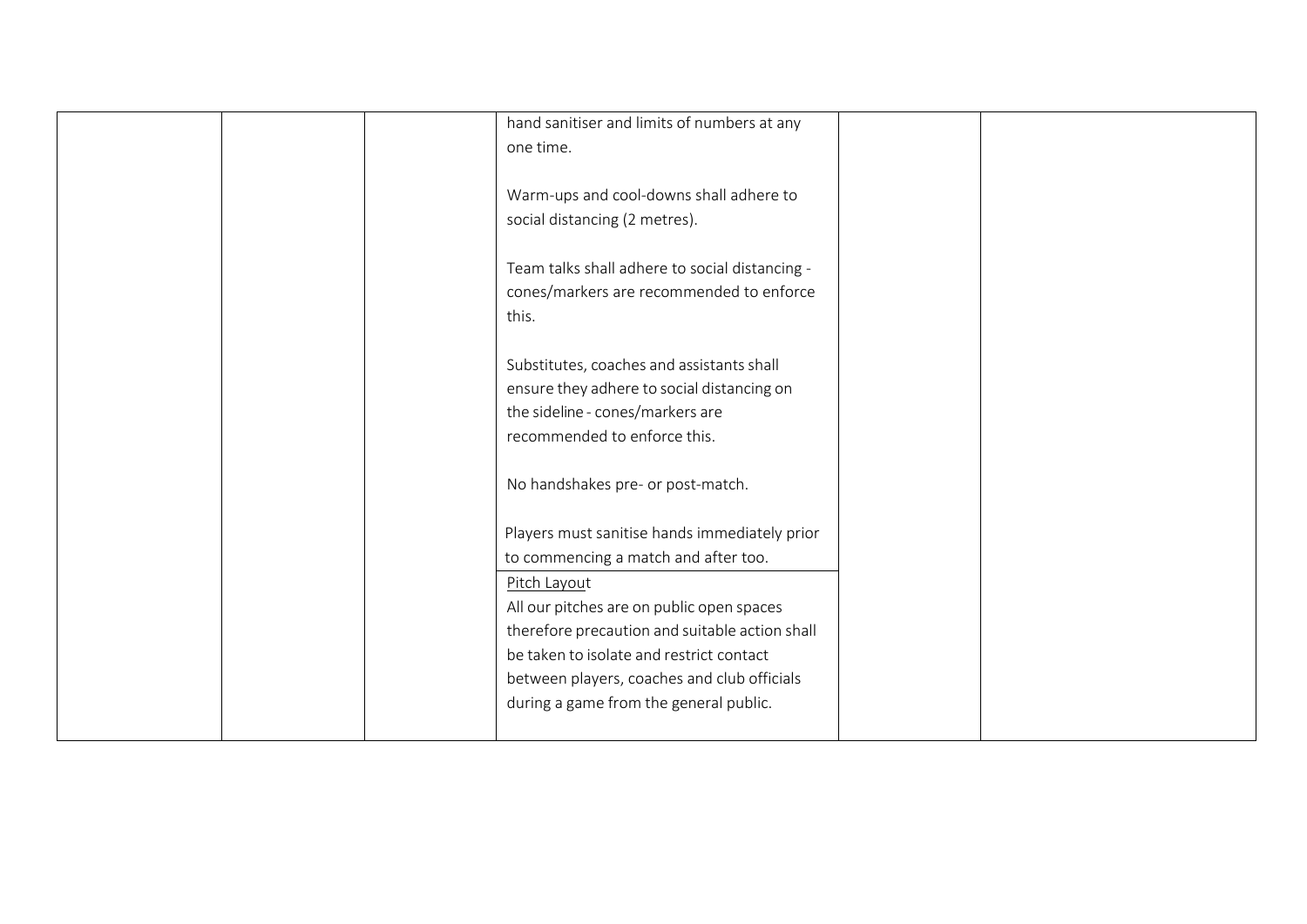| <b>Changing Facilities and Toilets</b><br>There are changing facilities available at<br>Shalford Park. These will not be in use until<br>further notice.                                                                                       |  |
|------------------------------------------------------------------------------------------------------------------------------------------------------------------------------------------------------------------------------------------------|--|
| Players and the referee should arrive at the<br>ground already changed where possible.                                                                                                                                                         |  |
| Players, managers/coaches, and the referee<br>shall adopt aggressive hygiene measures<br>whilst using the toilets at Shalford Park<br>including use of hand sanitiser or washing<br>hands with soap and warm water for at least<br>20 seconds. |  |
| There is not facility for players to store personal<br>belongings at a match. Participants should<br>either put their personal belongings in their<br>vehicle or take them out to the side of the<br>pitch.                                    |  |
| Spectators - where government guidelines<br>allow attendance.                                                                                                                                                                                  |  |
| Spectators shall adhere to social distancing at<br>all times.                                                                                                                                                                                  |  |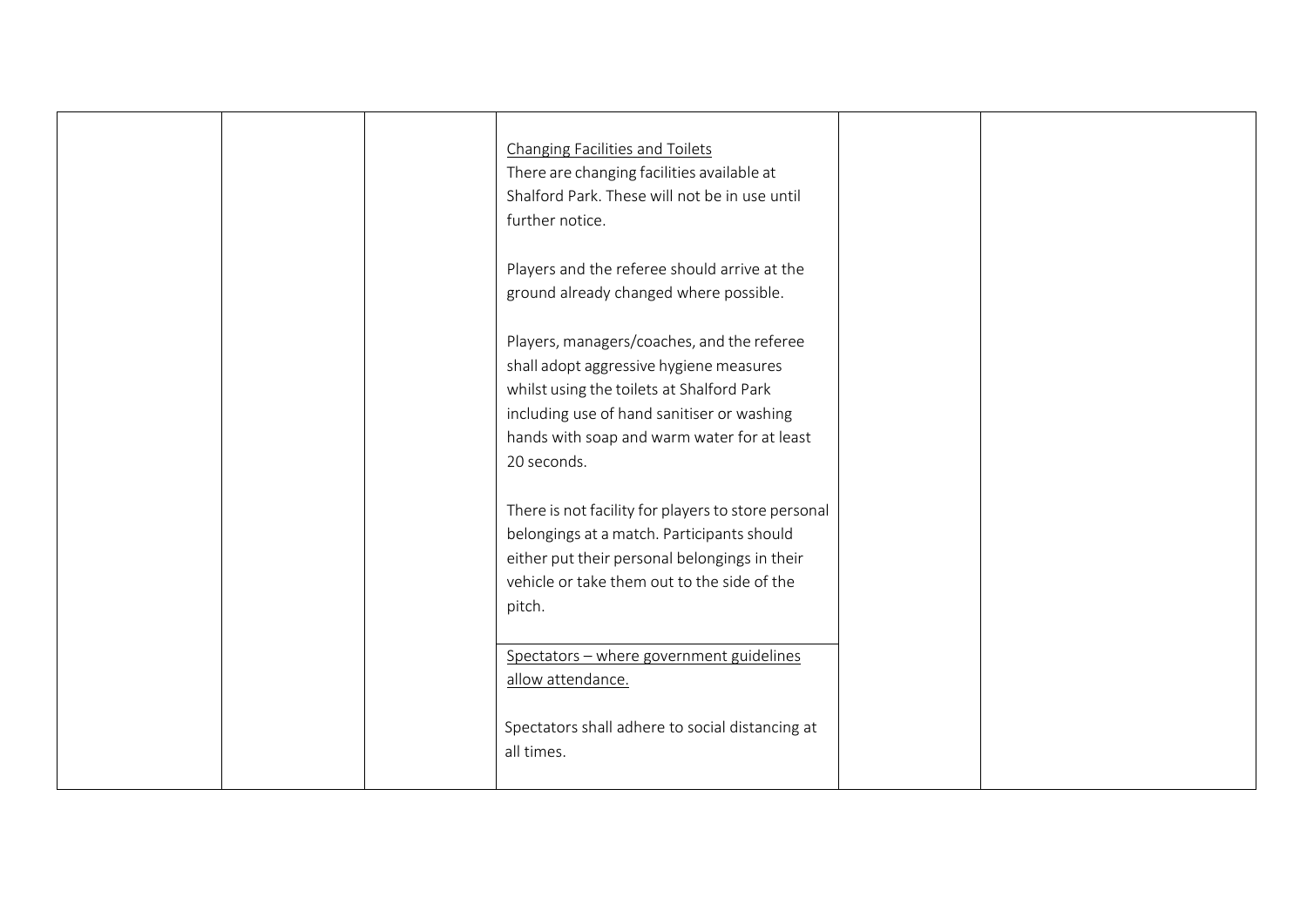|  | Spectators shall not congregate in groups of     |  |
|--|--------------------------------------------------|--|
|  | more than 6 people.                              |  |
|  | Spectators must be completely isolated from      |  |
|  | players, coaches and club officials during a     |  |
|  | match.                                           |  |
|  |                                                  |  |
|  | Spectators shall arrive and depart promptly;     |  |
|  | avoiding any unnecessary hanging around or       |  |
|  | congregating after the game has finished.        |  |
|  |                                                  |  |
|  | <b>Hygiene Measures</b>                          |  |
|  | Participants shall ensure they adopt aggressive  |  |
|  | hygiene measures including:                      |  |
|  | Frequent hand washing using soap or<br>$\bullet$ |  |
|  | hand santiser for at least 20 seconds.           |  |
|  | Wiping and cleaning of their own                 |  |
|  | personal items and equipment or                  |  |
|  | surfaces they will be touching.                  |  |
|  | Not share any personal items (e.g.,              |  |
|  | water bottle) with members outside of            |  |
|  | their own household or support bubble            |  |
|  | Keep the amount of objects and                   |  |
|  | surfaces they touch to a minimum                 |  |
|  | (particularly surfaces/objects                   |  |
|  | frequently touched by other people).             |  |
|  |                                                  |  |
|  | Coaches shall:                                   |  |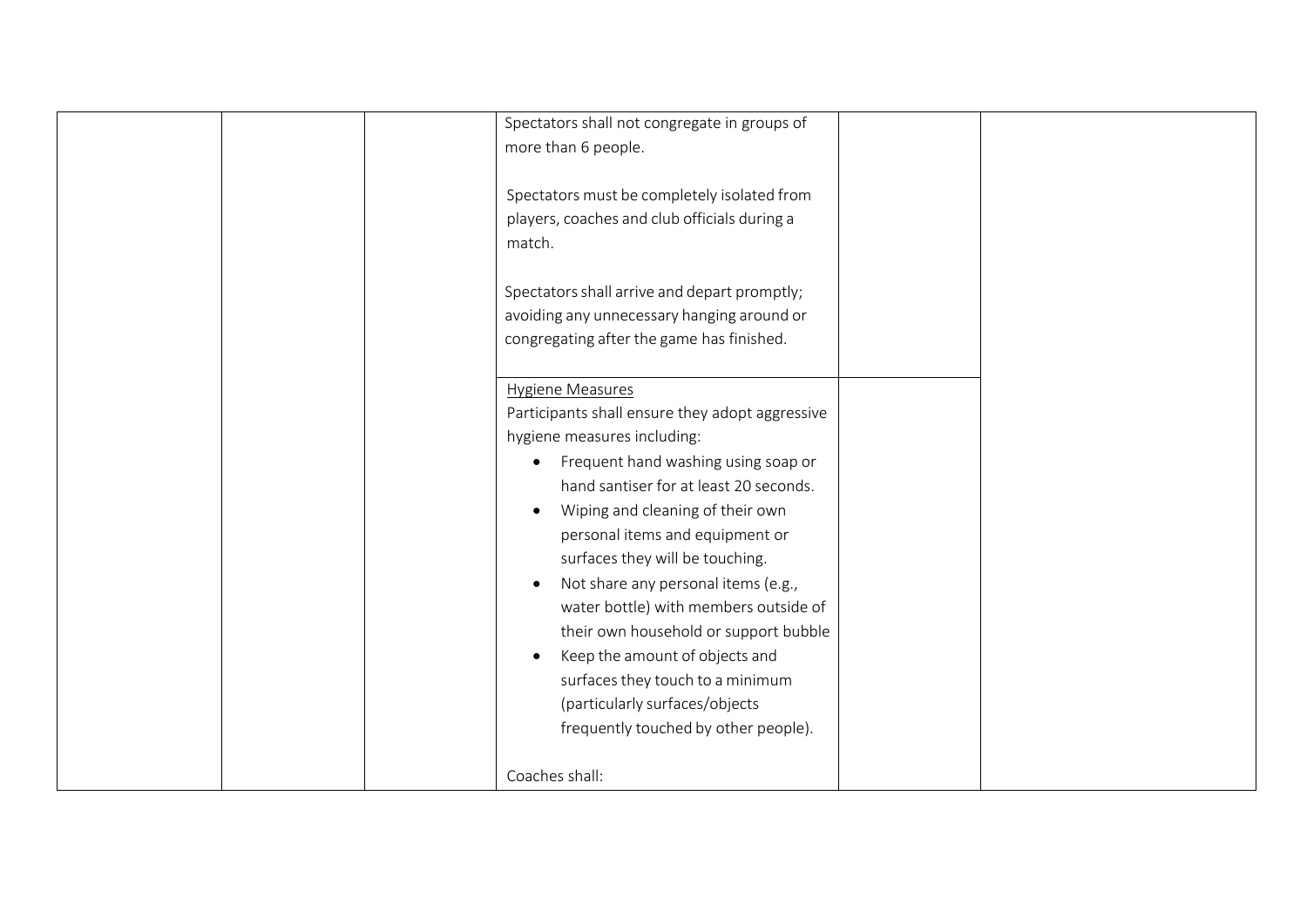| • Adopt regular hygiene breaks to allow<br>players to sanitise hands and/or<br>disinfect equipment.<br>Ensure they have the necessary<br>$\bullet$<br>equipment to sanitise hands and                                                        |  |
|----------------------------------------------------------------------------------------------------------------------------------------------------------------------------------------------------------------------------------------------|--|
| disinfect equipment.<br>Carry a suitably equipped first aid kit.                                                                                                                                                                             |  |
| The sharing of water bottles or other personal<br>items other than those within their own<br>household or support bubble is prohibited.<br>Bottles should ideally be named to avoid the<br>risk of accidently being used by someone<br>else. |  |
| Paper towels and tissues used to disinfect<br>equipment shall be suitably disposed of using<br>a sealed bag upon disposal. Do not litter or<br>leave hanging around on playing fields.                                                       |  |
| The club shall provide the following PPE to all<br>teams as a minimum:<br><b>Hand Sanitiser</b><br>Disinfectant Spray<br>Paper Towels/Wipes<br>Face mask for coach to administer first<br>aid if required.<br>Gloves.                        |  |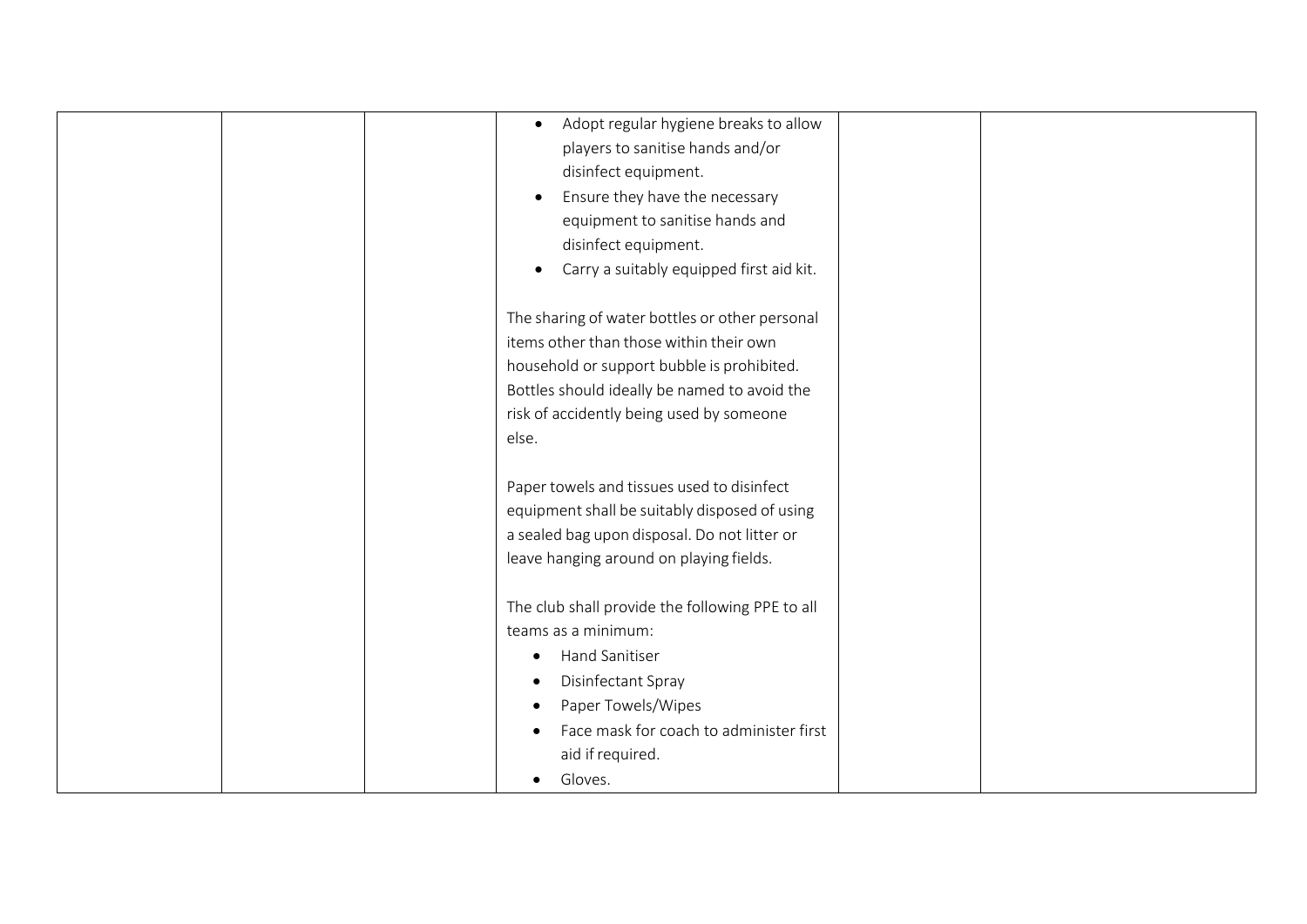| Attendance Registers for Test and Trace          |
|--------------------------------------------------|
| Coaches MUST ensure they keep a record of        |
| ALL participants for every training session or   |
| match.                                           |
|                                                  |
| For a match, Weysiders FC are responsible for    |
| collecting their own team's attendance           |
| register and contact details. The opposition     |
| are responsible for collecting their team's      |
| attendance register and contact details.         |
|                                                  |
| The opposition's contact details must be         |
| available to be able to contact them in the      |
| event of an outbreak. This can be found in       |
| league handbooks or obtained via the club        |
| secretaries.                                     |
|                                                  |
| Attendance registers for each session to be      |
| submitted to the Club COVID-19 Safety Officer    |
| no later than 12 hours after the session/match.  |
|                                                  |
| Club Data Privacy Notice updated to make         |
| specific reference to NHS Test and Trace and     |
| the potential need to share data with them.      |
|                                                  |
| Attendance register data shall be held for a     |
| minimum 21 days but not longer than the          |
| period detailed in our Club Data Privacy Notice. |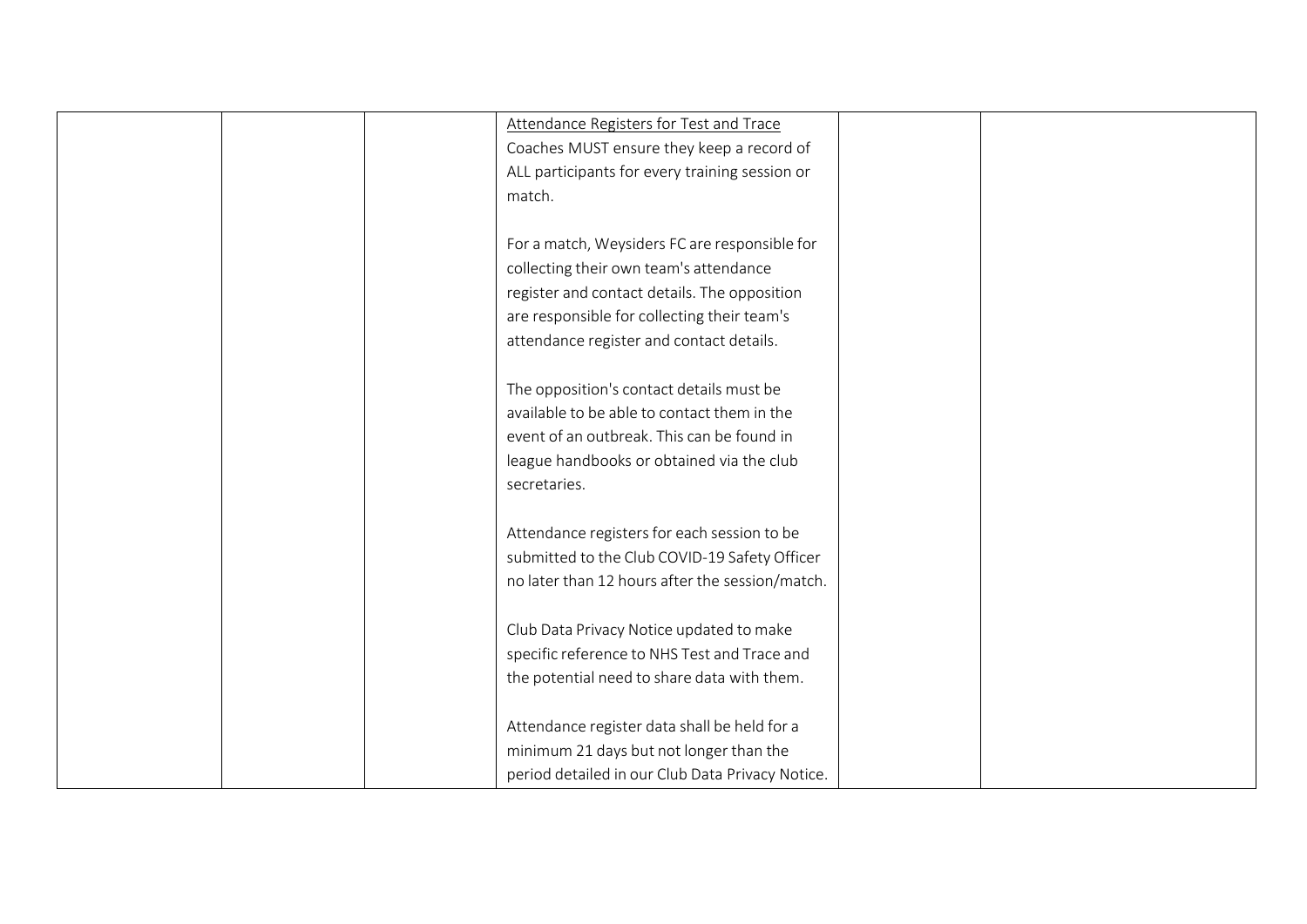|  | Players must inform the Club COVID-19 Safety<br>Officer if they become symptomatic and test<br>positive after recently attending a session.                                                                                         |  |
|--|-------------------------------------------------------------------------------------------------------------------------------------------------------------------------------------------------------------------------------------|--|
|  | <b>First Aid and Emergencies</b>                                                                                                                                                                                                    |  |
|  | A qualified first aider must be present for all<br>training sessions and/or matches and a suitably<br>equipped first aid kit must be available.                                                                                     |  |
|  | In the event of a serious medical emergency<br>or medical issue, coaches/session organiser<br>shall administer the necessary first aid whilst<br>taking any precautions where they can to<br>minimise risk of contracting COVID-19. |  |
|  | Coaches are to read and familiarise<br>themselves with the FA guidance on<br>administering first aid during COVID-19 found<br>here:                                                                                                 |  |
|  | http://www.thefa.com/-/media/thefacom-<br>new/files/get-involved/2020/clubs-and-<br>coaches---covid-19-first-aid-guidance-for-<br>returning-to-competitive-grassroots-                                                              |  |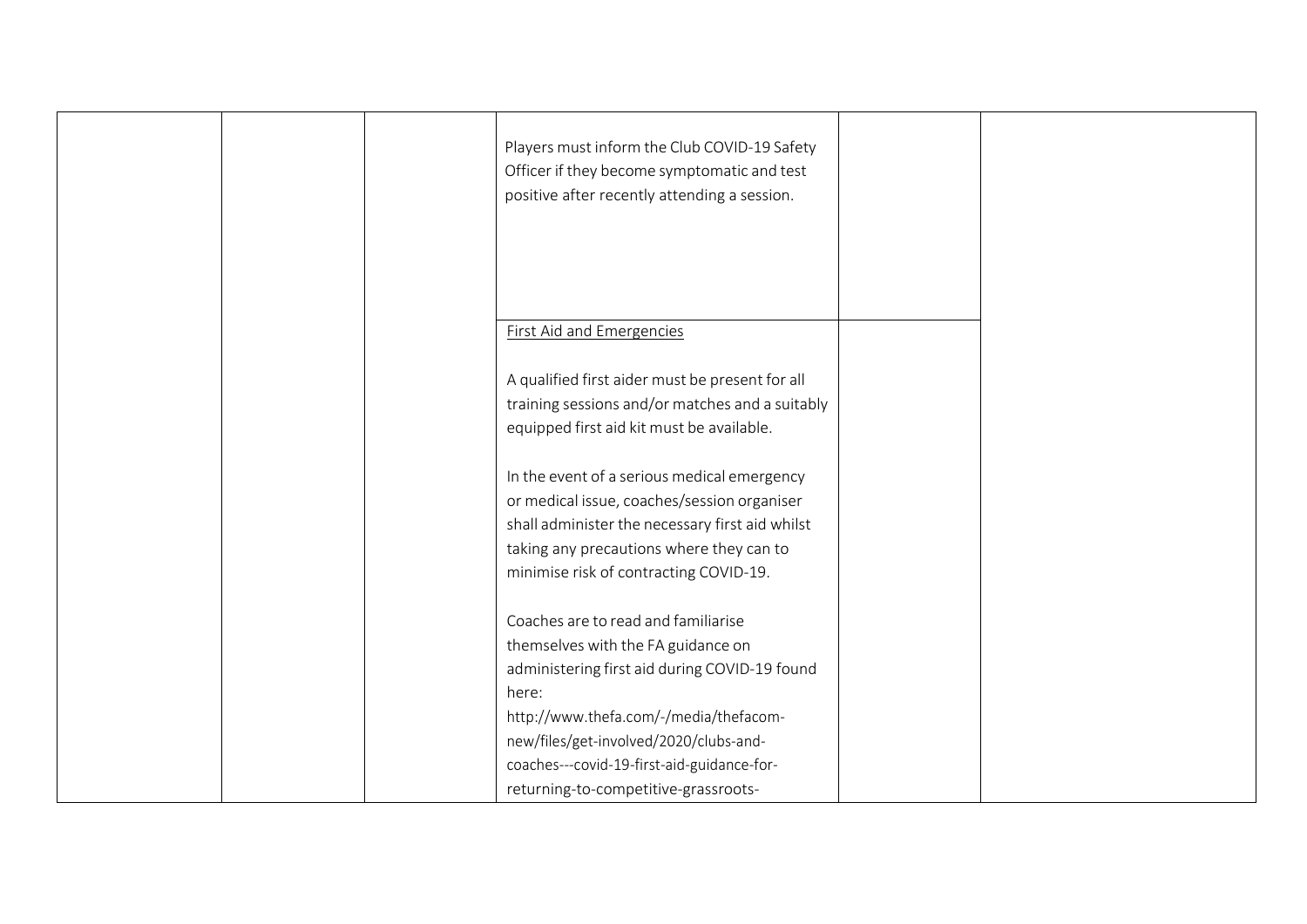| football.ashx                                      |  |
|----------------------------------------------------|--|
|                                                    |  |
| The club shall provide teams with the following    |  |
| PPE:                                               |  |
| Hand Sanitiser.                                    |  |
| Disinfectant Spray.                                |  |
| Paper Towel                                        |  |
| Face Mask                                          |  |
|                                                    |  |
| Continual monitoring of PPE requirements shall     |  |
| occur, with low stock replenished and/or           |  |
| additional PPE items added if required.            |  |
|                                                    |  |
| Symptomatic Participants, Households and           |  |
| Vulnerable People                                  |  |
| Any participant or their household/support         |  |
| bubble must not participate or turn up to a        |  |
| training session if they are symptomatic. They     |  |
| must self-isolate in accordance with               |  |
| Government guidelines and must not return          |  |
| until the period of self-isolation has expired, or |  |
|                                                    |  |
| they have taken a Government                       |  |
| administered/approved test which has               |  |
| returned back as negative.                         |  |
| Any participant who is in an at-risk group         |  |
| should continue to exercise caution and            |  |
|                                                    |  |
| return to training and matches when they           |  |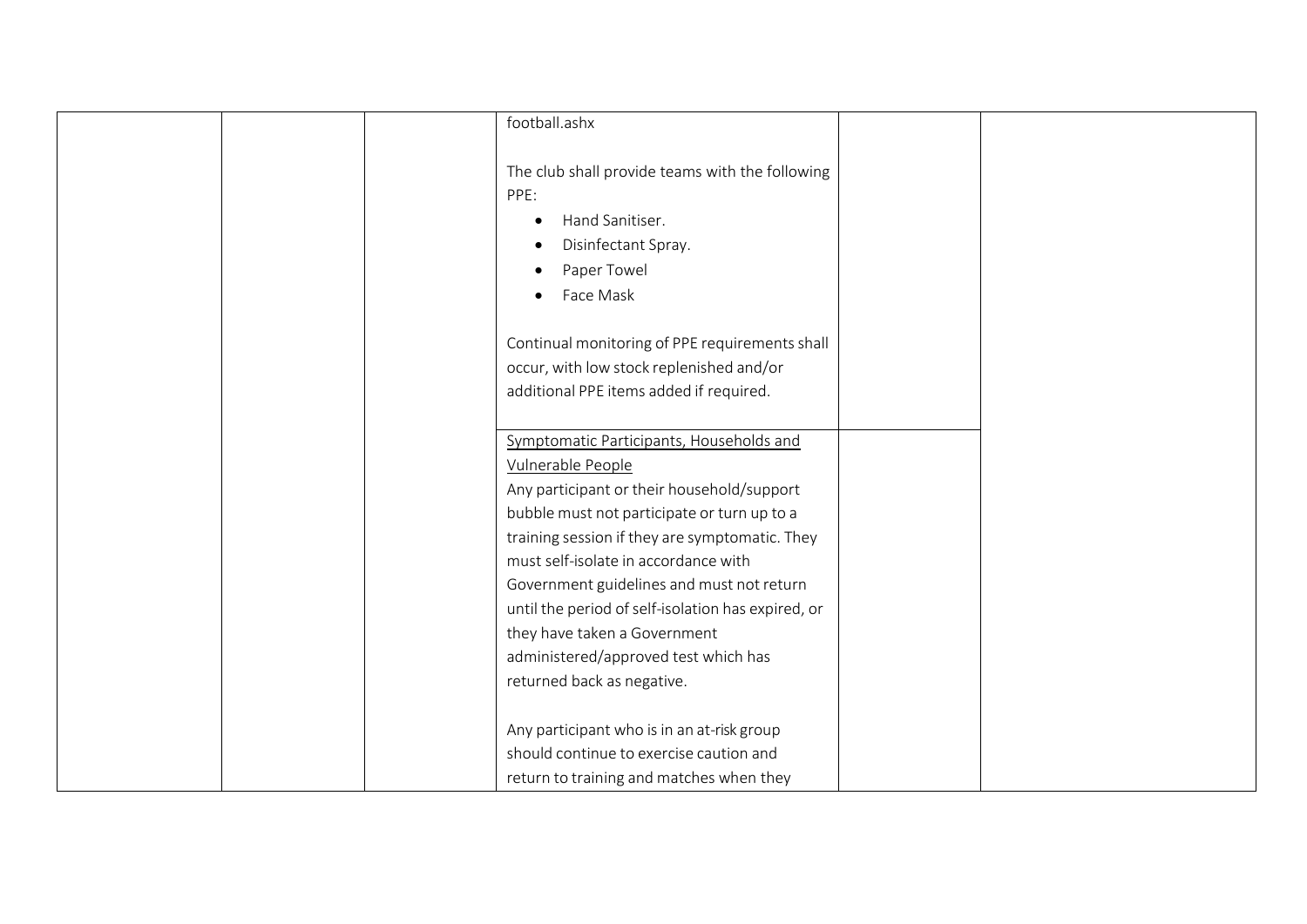|  | feel comfortable.                                |  |
|--|--------------------------------------------------|--|
|  |                                                  |  |
|  | In the event that participant becomes ill with   |  |
|  | COVID-19 symptoms, then they must inform         |  |
|  | the COVID-19 Safety Officer as soon as possible. |  |
|  | The club shall keep an attendance record of all  |  |
|  | training sessions and their participants to aid  |  |
|  | with contact tracing (NHS Test and Trace)        |  |
|  | should the need arise.                           |  |
|  | Payments and Matchday Paperwork                  |  |
|  | Payments shall by via electronic method where    |  |
|  | reasonably possible. Participants should pay via |  |
|  | bank transfer as the preferred method.           |  |
|  |                                                  |  |
|  | Only in exceptional circumstances shall cash     |  |
|  | payment be accepted. Where it is used as a       |  |
|  | payment method, coaches should sanitise          |  |
|  | their hands after handling cash and if           |  |
|  | possible, use disinfectant to clean cash         |  |
|  | payments.                                        |  |
|  |                                                  |  |
|  | Match day paperwork should be kept to a          |  |
|  | minimum. Where absolutely necessary, the         |  |
|  | exchanging of team sheets between the            |  |
|  | referee and opposition shall be kept short and   |  |
|  | brief. If possible, consider digital methods of  |  |
|  | exchanging paperwork before the game such        |  |
|  | as photo message or email.                       |  |